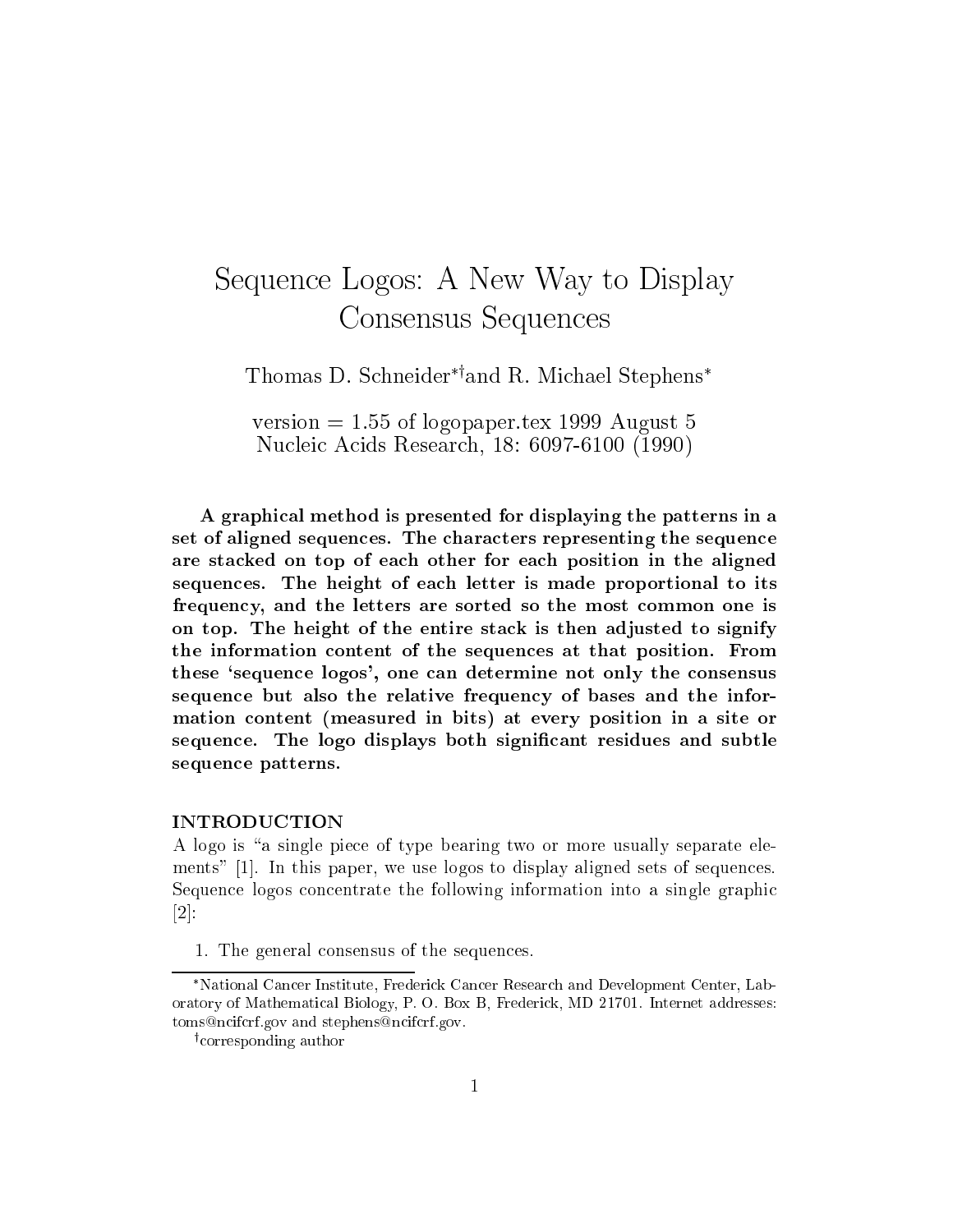- 2. The order of predominance of the residues at every position.
- 3. The relative frequencies of every residue at every position.
- 4. The amount of information present at every position in the sequence, measured in bits.
- 5. An initiation point, cut point, or other signicant location (if appropriate).

Any aligned set of DNA, RNA or protein sequences can be represented using this technique.

### CREATION OF BINDING SITE LOGOS

To create a logo from a set of sequences, the sequences are first aligned relative to one another. For example, a set of ribosome binding sequences can be aligned at the translational initiation point [3]. A table of frequencies of each base at each position is then constructed. The frequency table is examined at each individual position and sorted by the frequency of bases. The most frequent base, called the "consensus" base, appears on the top of the final graphic and is commonly used to represent the pattern of a sequence [4]. However, a consensus sequence does not represent all the information in the sequences since in many cases other bases also appear at a signicant frequency. For example, the procaryotic initiation codon, which is predominantly AUG, also has GUG and UUG on occasion. If one ignores these possibilities, one has distorted the data. This is one of several reasons why the consensus sequence is a poor model for binding sites [5, 6].

The importance of a particular position in a binding site is more clearly and consistently given by the information required to describe the pattern there [7, 8]. To choose one symbol or state from two equally likely possibilities requires one "bit" of information. For example, to communicate the result of a coin-flip to someone requires 1 bit of information because only one yes-no question needs to be answered: "Is it heads?". If a position in a binding site always contains one base  $(e.g. G)$ , then we need exactly two bits of information since two yes-no questions need to be answered: "Is it A or  $G$ ?" (*i.e.* is it a purine?) and "Is it A or C?". (If the answers to both questions are "no", it must be a T.) Furthermore, if a position contains two bases (e.g. sometimes A and sometimes  $G$ , only one question suffices since a two out of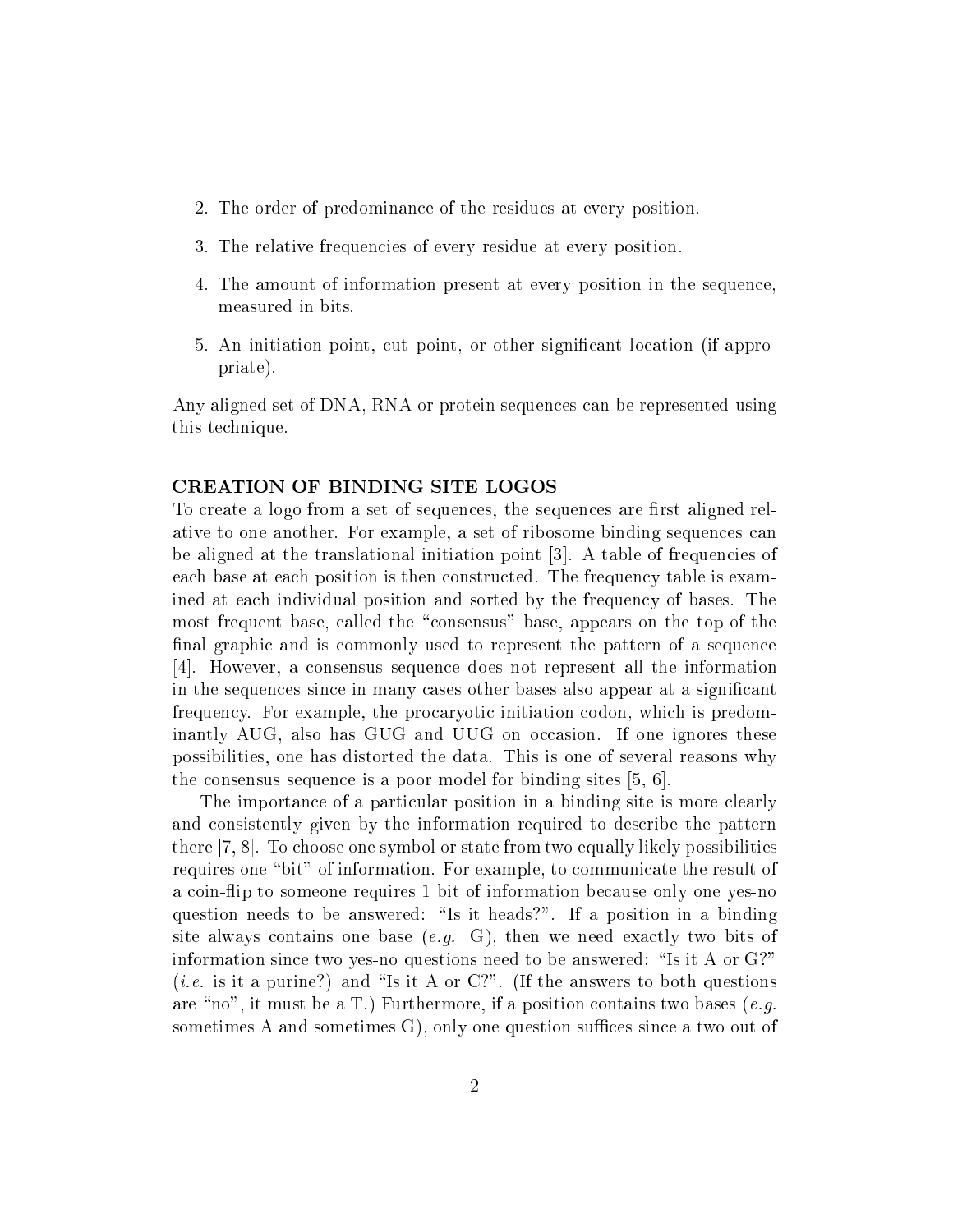four choice is equivalent to a one out of two choice. Therefore, only one bit is needed to describe a position in a binding site that contains only purines, but two bits are needed to describe a position that always contains adenine.

If the frequencies of bases are not exactly equi-probable, then a more sophisticated calculation is needed to find the average information at a position. In 1948, Claude Shannon showed how to do this [7, 8]. Following Shannon, we define the uncertainty measure as:

$$
H(l) = -\sum_{b=a}^{t} f(b, l) \log_2 f(b, l)
$$
 (bits per position) (1)

where  $H(l)$  is the uncertainty at position l, b is one of the bases  $(a, c, g, or)$ t), and  $f(b, l)$  is the frequency of base b at position l. Total information at the position is represented by the decrease in uncertainty as the binding site is located (or aligned):

$$
R_{sequence}(l) = 2 - (H(l) + e(n))
$$
 (bits per position) (2)

where  $R_{sequence}(l)$  is the amount of information present at position l, 2 is the maximum uncertainty at any given position, and  $e(n)$  is a correction factor required when one only has a few  $(n)$  sample sequences [9].

The entire set of  $R_{sequence}(l)$  values forms a curve that represents the importance of various positions in the binding site [9, 10, 11]. The height of this curve is the height of the logo at that position. The size of each base printed in a logo is determined by multiplying the frequency of that base by the total information at that position:

height of base *b* at position 
$$
l = f(b, l)R_{sequence}(l)
$$
. (3)

The bases are then stacked on top of each other in increasing order of their frequencies and plotted. Vertical bars serve both as junction markers and as size markers.

The logos as we have described them do not account for the spacing between parts of a binding site, as with ribosome binding sites (Shine and Dalgarno to initiation codon) or procaryotic promoters (-35 to -10). When a binding site has two parts, it is possible to align both portions and create a logo for each. The spacing could be indicated by a histogram that shows the frequency distribution of the spacing. Alternatively, a logo could be created for each spacing. Since variable spacing reduces the overall information content of a pattern, the length of a downward pointing arrow could be used to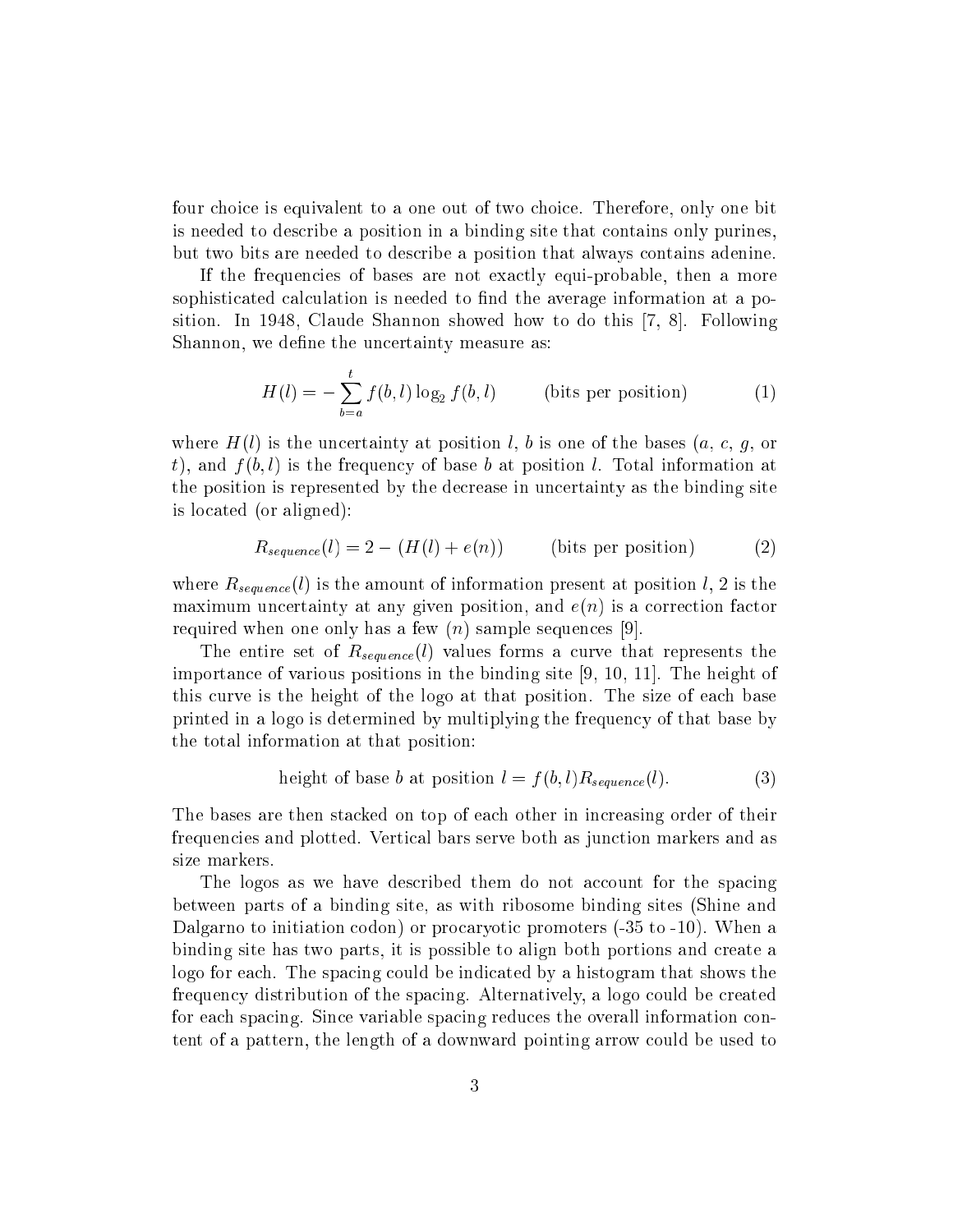indicate the amount of pattern reduction. (See the discussion of this issue in  $|9|$ .

In cases where there are few sequences, a meaningful logo cannot be made. One sequence does not tell anything about the pattern that is recognized and the sampling correction will force the logo to be completely flat  $[9]$ . However, an experimental technique has been devised which can be used to determine the frequency table  $f(b, l)$  from synthetically created binding sites [12], and this can be used to create the logo (Figure 3).

In the case of protein sequences, we use the formulation

$$
R_{sequence}(l) = \log_2 20 - (H(l) + e(n))
$$
 (bits per position) (4)

since the highest possible uncertainty is from 20 equi-probable amino acids.

Gaps are introduced into protein sequences when they are aligned [13]. To avoid confusion with the small sample size problem discussed above, suppose  $\frac{1}{100}$  and an anginment of 10 sequences, and that at one position 90% had a gap inserted and the remaining 10% had a P. Such a position would appear in the logo as strongly conserved, even though it exists in only a small fraction of the sequences. To avoid being fooled by such cases, they are suppressed by adjusting the height of the stack of letters by the proportion of the data available. Thus the P would be reduced to 10% of its unsuppressed height.

Logos were created using the Pascal [14] programs of the Delila system [15, 16]. All programs described here are available on various media, including magnetic tape, floppy disk, electronic mail (contact: toms@ncifcrf.gov) and internet file transfer protocol (ftp nciferf.gov, password: anonymous, in directory pub/delila). Information curves for DNA and RNA sequences were calculated by the Rseq and Sites programs according to the methods given in [9, 10, 12] and converted to a useable format using a program called Dalvec. Information curves for aligned protein sequences were calculated by a program called Alpro. The MakeLogo program sorts the bases or amino acids given by Dalvec or Alpro by their frequency and produces the logo in the graphics language PostScript $\leq$  [17, 18]. Each character in the logo can be assigned a color, and can be drawn lled-in or as an outline. The vertical sizes of C, G and the bar (|) characters were adjusted to match the sizes of A and T since C, G and <sup>|</sup> extend above and below A and T in the Helvetica-Bold font we used. To allow for proteins and other sequences, O, Q, S, J and U were also adjusted. Outline fonts were clipped so that they would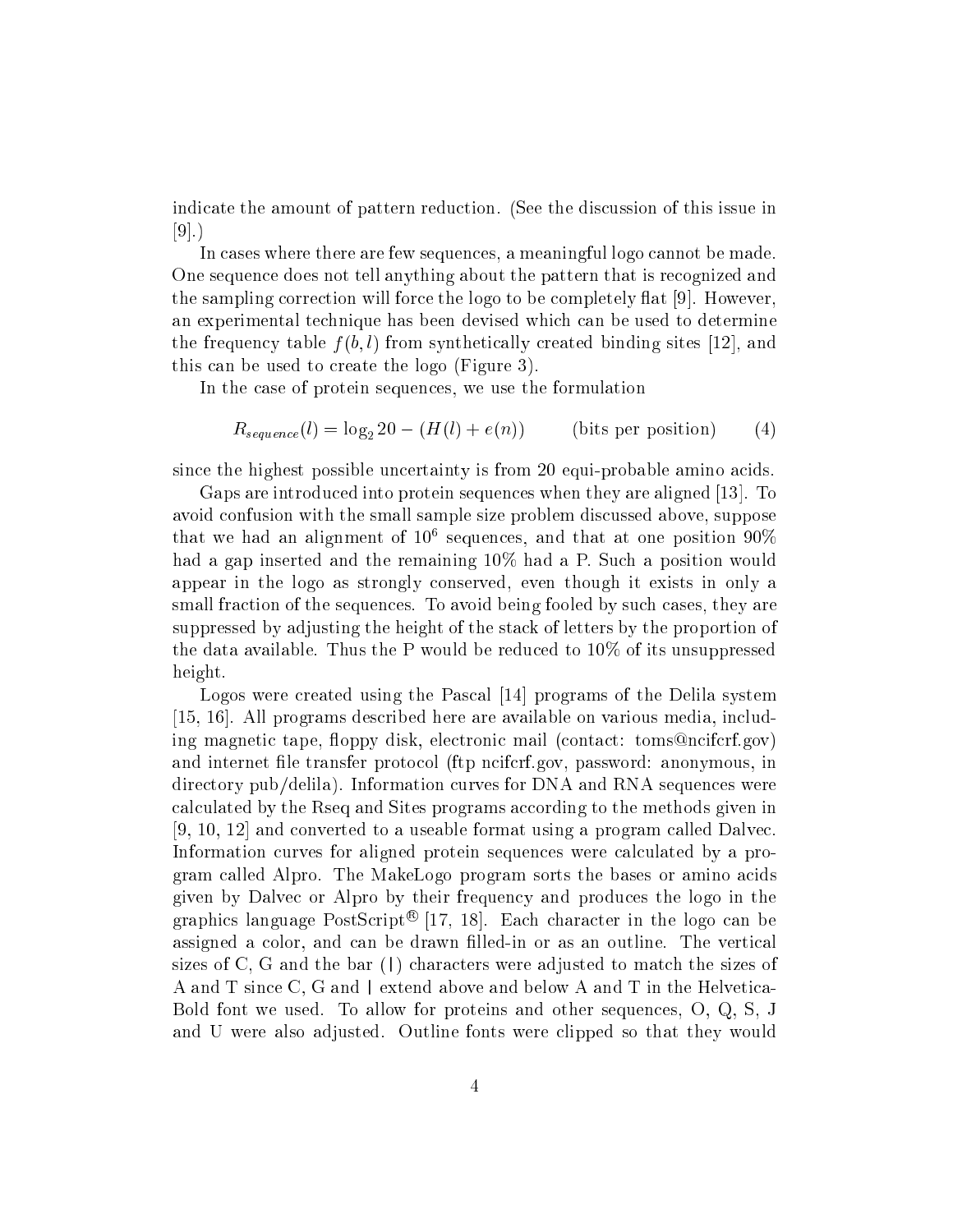stay within the bounds of these adjusted sizes. The logos were printed on an  $\mathrm{Apple}^\omega$  Laserwriter $^\omega$  Hintx.

### INTERPRETATION OF BINDING SITE LOGOS

Logos contain several different types of information. First, at each position the bases are arranged in order of predominance from top to bottom, with the highest-frequency base being on top of the stack. The general consensus can be found by reading the top base at every position. In addition, the relative size of the individual bases shows the relative frequency of the four bases at a position. If a letter is large compared to the other letters in a column, then its frequency at that position is high. Conversely, letters that are small when compared to the others in their column have low frequencies. Relative letter sizes probably only have meaning in the column they reside in, although we note the curious consistency in height of the pyrimidines below the Shine and Dalgarno purines [19] in Figure 1. A similar effect is  $\Leftarrow$  Fig 1 observed for the purines below the pyrimidine tract at the 3–ends of introns (in preparation).

The height of the entire stack is proportional to the information at that position in the binding site. The most important positions are easily spotted, yet subtle patterns can also be observed. For example, the reduction in the height of the first base of the initiation codon in Figure 1 reflects the presence of the alternative bases that appear below the A.

The logo in Figure 2 shows the cI and cro binding sites in bacteriophage  $\Leftarrow$  Fig 2  $\lambda$ . It demonstrates that (for unknown reasons) the bases in the binding site have alternatively varying importance. To create this logo, both the sequences and their complements were used, so the resulting logo shows dyad symmetry about the central base.

In comparison to the other binding sites, the pattern at T7 promoters in the phage genome is dense (Figure 3, upper logo) and contains more informa-  $\Leftarrow$  Fig 3 tion than one would expect [9]. However, when an experiment is performed to determine what components are important to the RNA polymerase [12], only half of the pattern remains (Figure 3, lower logo). The excess pattern is thought to represent the binding site of another DNA binding protein [9]. The logos clearly show the difference between the pattern present in the phage genome and the pattern required by the T7 RNA polymerase alone.

Finally, logos can be used to display aligned protein sequences, as illustrated in Figure 4. The conservation of several internal hydrophobic amino  $\Leftarrow$  Fig 4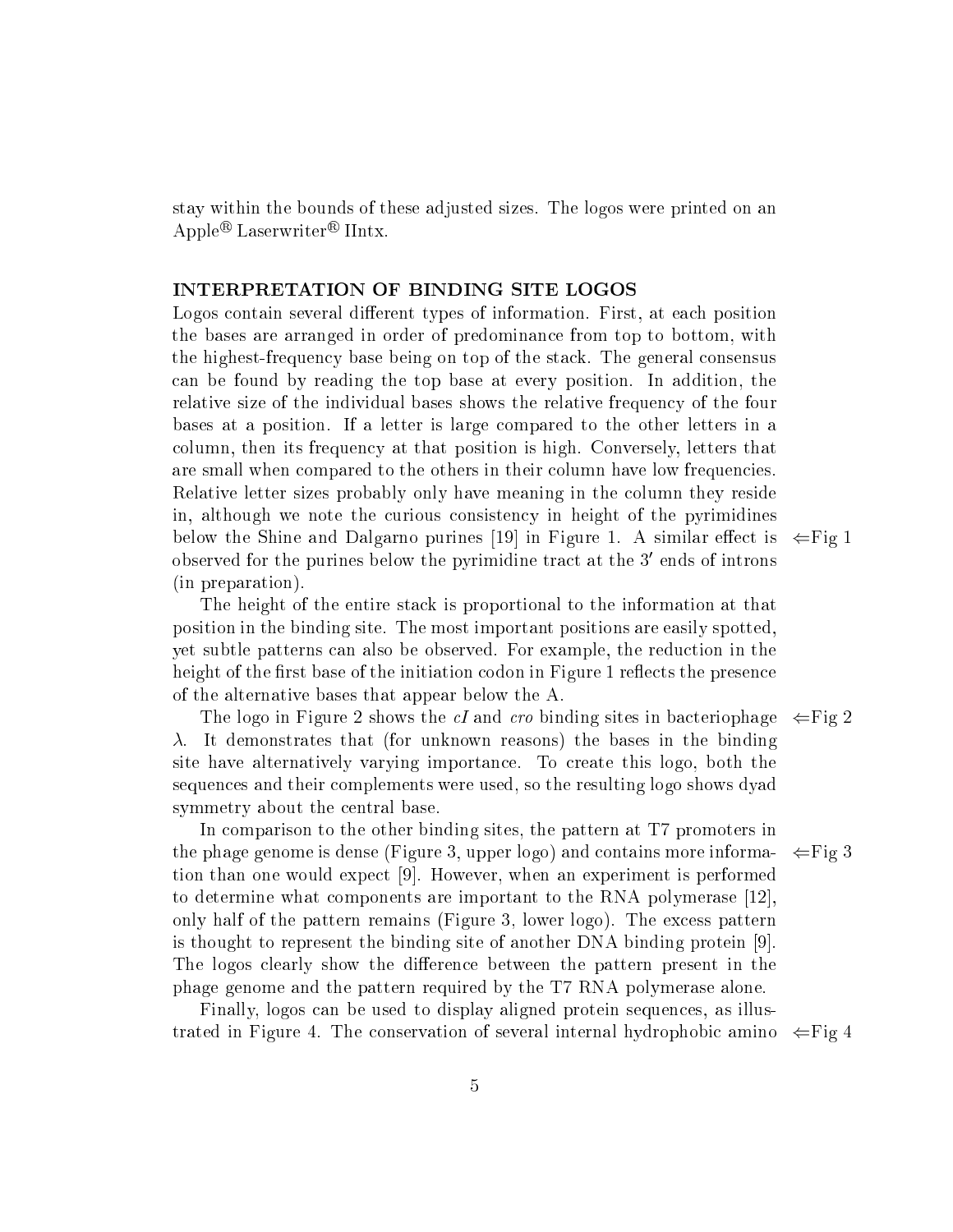acids [20] can easily be seen in this protein logo.

We thank Morton Schultz, Peter Lemkin, Denise Rubens, Michael Yarmolinsky, Peter Rogan, Jeffrey Strathern, Doug Halverson, and Hugo Martinez for their comments on the manuscript, Joseph Mack for supplying the aligned globin sequences, Eric Miller for pointing out the graphical technique devised by Reznikoff and McClure  $[4]$  and the members of the Advanced Scientific Computing Laboratory for their technical support. R. M. Stephens was supported by the NCI/FCRDC Student Intern Program and the NIH/FAES Mones Berman Memorial Fund.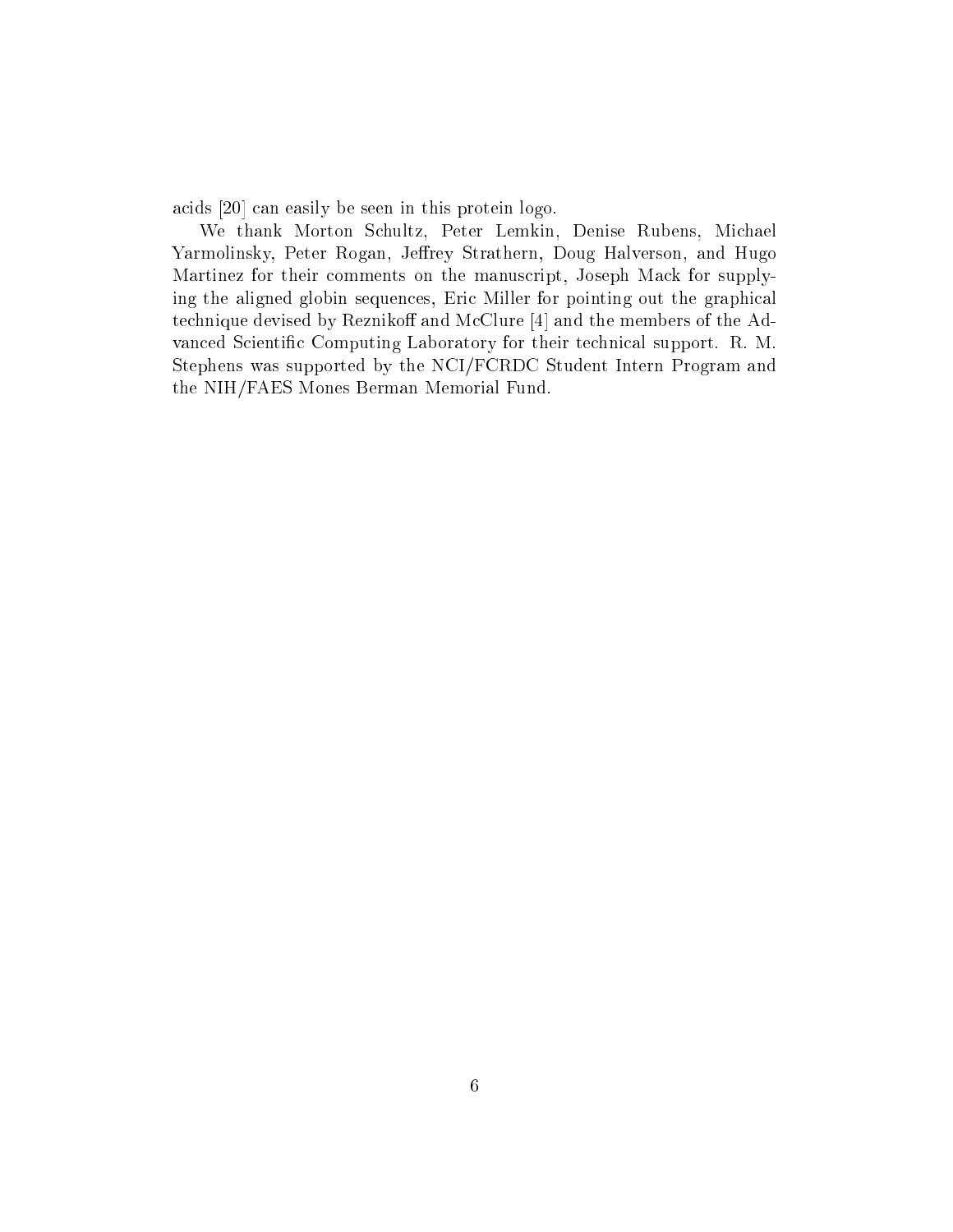

Figure 1: Logo for E. coli ribosome binding sites.

Only -18 to  $+8$  of the -20 to  $+13$  site is shown. The first translated codon is just to the right of the 2 bit high vertical bar. 149 natural sites were used to create the logo [9].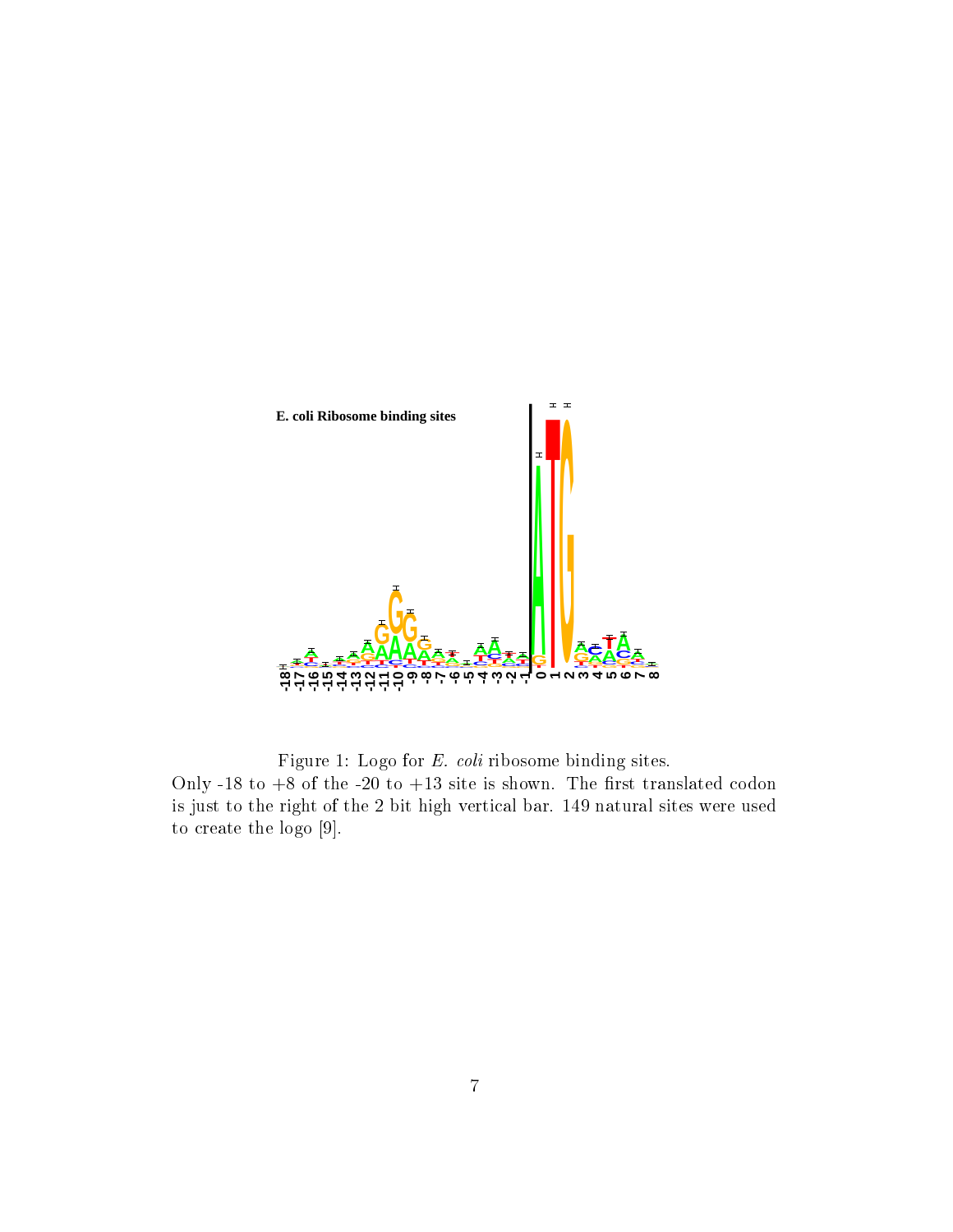

Figure 2: Logo for bacteriophage Lambda cI and cro binding sites. The 6 natural operators and their complementary sequences were used to create the logo [9].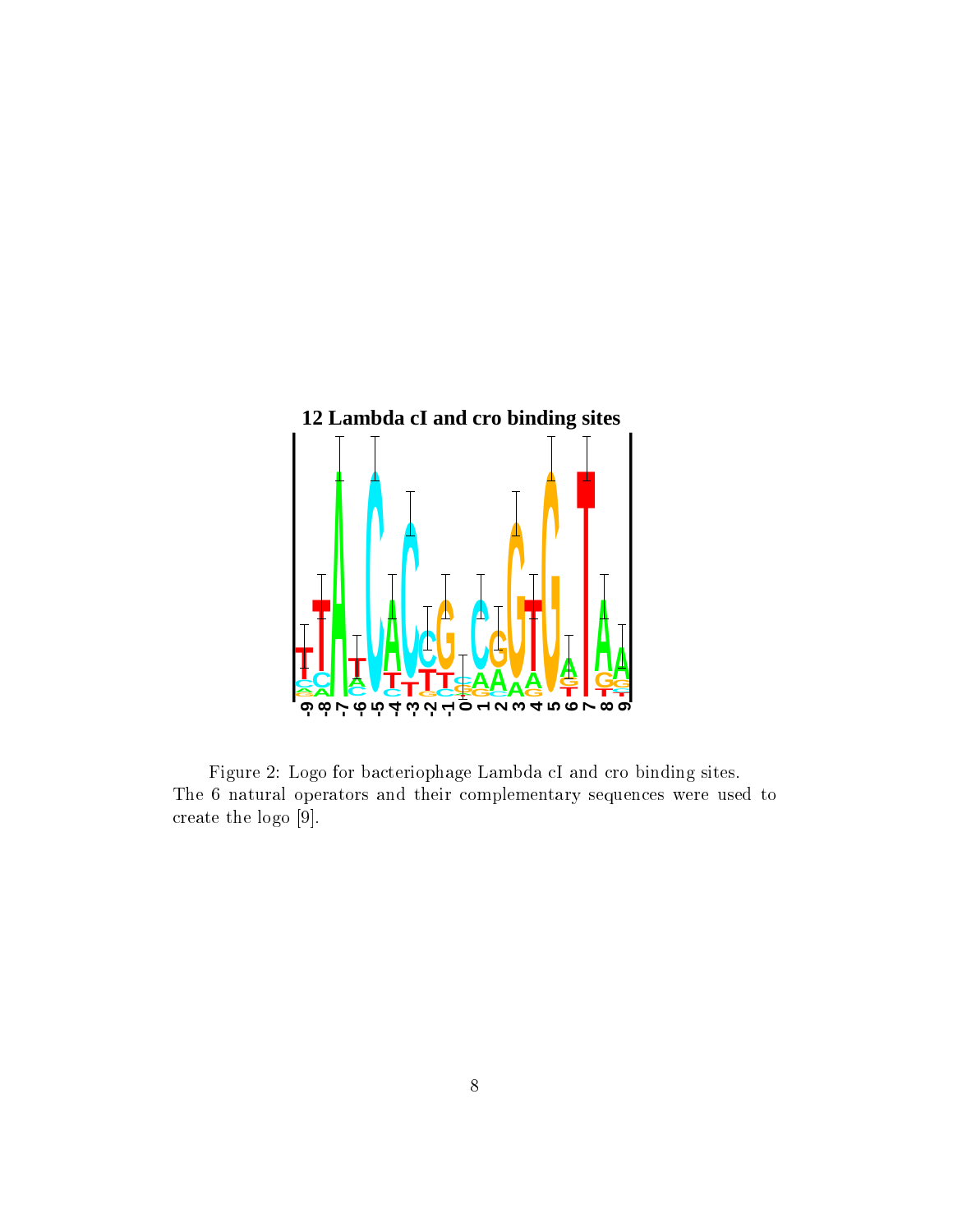

**Pattern required by T7 RNA polymerase to function**



Figure 3: Logo for sequences at T7 RNA polymerase binding sites in the bacteriophage T7 genome (upper logo) and logo for the pattern that is required for T7 RNA polymerase alone to function (lower logo).

The first transcribed base is just to the right of the 2 bit high vertical bars. The 17 natural promoter regions were used to generate the upper logo [9]. 53 promoter variants were used to generate the lower logo [12].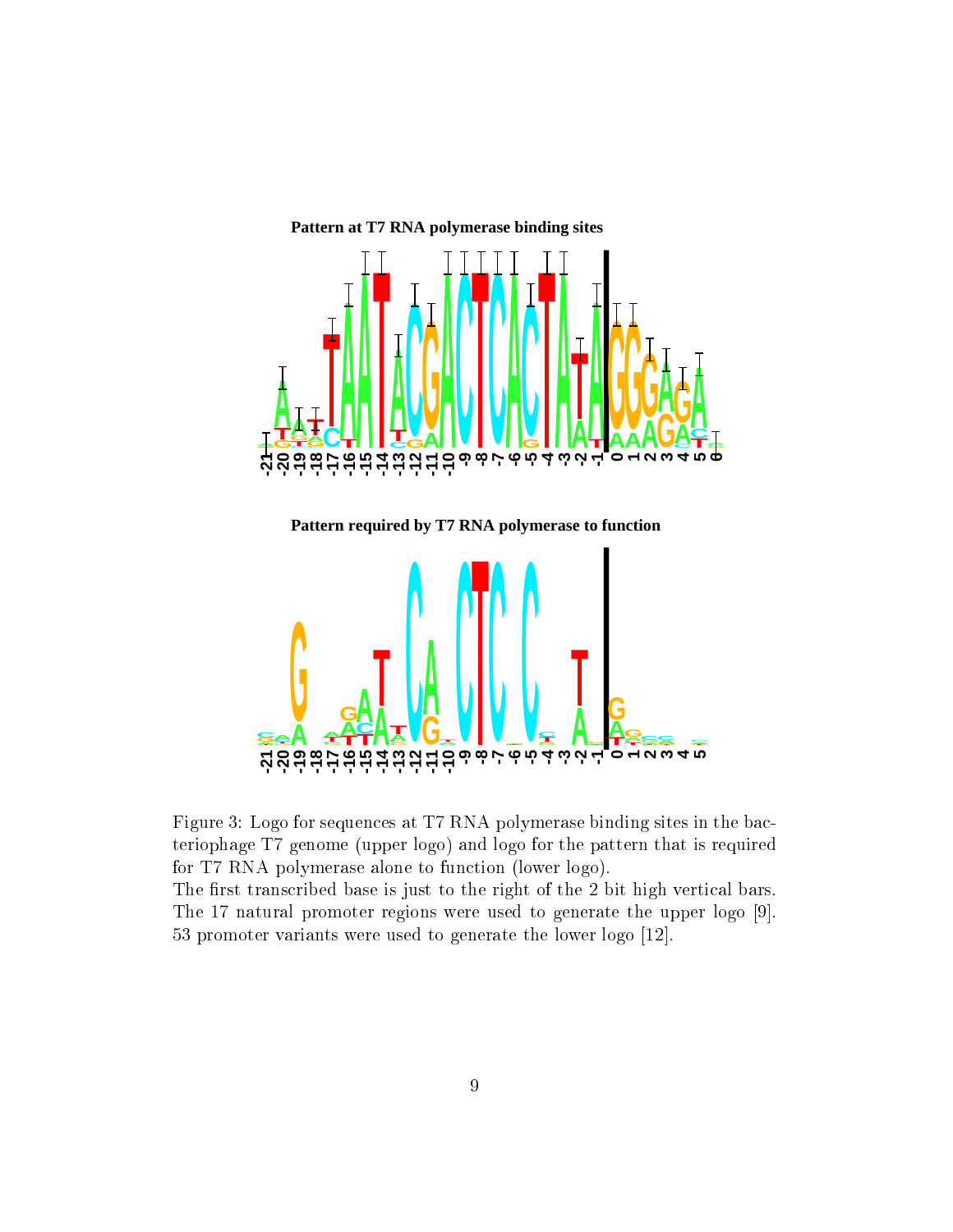

Figure 4: Logo for a portion of the globins.

The alignment was performed by the program described by Hein [13] with the weight of an insertion-deletion of length k being  $8 + 3k$ . The 56 globin sequences supplied with the program were used. The logo is of the conserved packing and sliding contacts at the end of the B through the beginning of the D helices of the globins [21]. The vertical bar is 3 bits high. Although outlined characters take longer to draw, they are easier to distinguish from one another when there are more than 4 characters. For example, an F on top of an L is distinguishable from a long E. As a substitute for color, external polar (N and Q) and charged (D, E, K, R and H) amino acids are lightly stippled while ambivalent (P, T, S, C, A, G, Y and W) and internal non-polar (F, L, I, M and V) amino acids are black [21].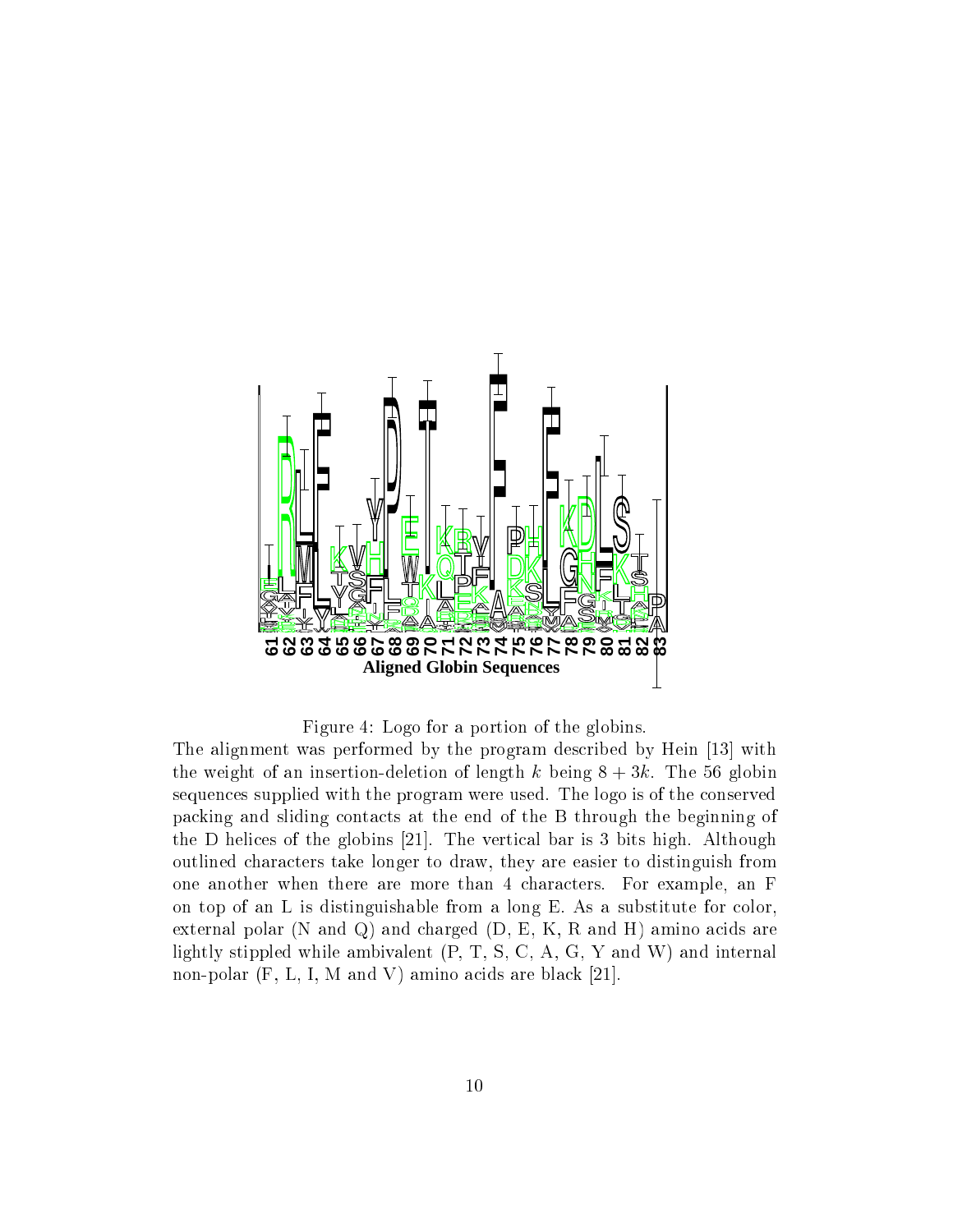## References

- [1] A. H. Soukhanov and K. Ellis, (ed.) (1984) Webster's II New Riverside University Dictionary, Houghton Mifflin Co., Boston, MA.
- [2] Tufte, E. R. (1983) The Visual Display of Quantitative Information, Graphics Press, Cheshire, Connecticut.
- [3] Gold, L., Pribnow, D., Schneider, T., Shinedling, S., Singer, B. S., and Stormo, G.  $(1981)$  *Annu. Rev. Microbiol.*, **35**, 365-403.
- [4] Reznikoff, W. S. and McClure, W. R. (1986) In W. S. Reznikoff and L. Gold, (ed.), Maximizing Gene Expression, Boston: Butterworths pp.  $1{-}33.$
- [5] Sadler, J. R., Waterman, M. S., and Smith, T. F. (1983) Nucl. Acids  $Res.$ , 11, 2221-2231.
- [6] Stormo, G. D. (1990) Meth. Enzym., **183**, 211-221.
- [7] Shannon, C. E. (1948) *Bell System Tech. J.*,  $27$ ,  $379-423$ ,  $623-656$ http://cm.bell-labs.com/cm/ms/what/shannonday/paper.html.
- [8] Pierce, J. R. (1980) An Introduction to Information Theory: Symbols, Signals and Noise, Dover Publications, Inc., New York second edition.
- [9] Schneider, T. D., Stormo, G. D., Gold, L., and Ehrenfeucht, A. (1986) J. Mol. Biol., **188**, 415-431.
- [10] Schneider, T. D. (1988) In G. J. Erickson and C. R. Smith, (ed.), Maximum-Entropy and Bayesian Methods in Science and Engineering, volume 2, Dordrecht, The Netherlands: Kluwer Academic Publishers pp. 147-154.
- [11] Fields, C. (1990) *Nucl. Acids Res.*, **18**, 1509–1512.
- [12] Schneider, T. D. and Stormo, G. D. (1989) Nucl. Acids Res., 17, 659– 674.
- [13] Hein, J. (1990) Meth. Enzym., 183, 626-645.
- [14] Jensen, K. and Wirth, N. (1975) Pascal User Manual and Report, Springer-Verlag, New York.